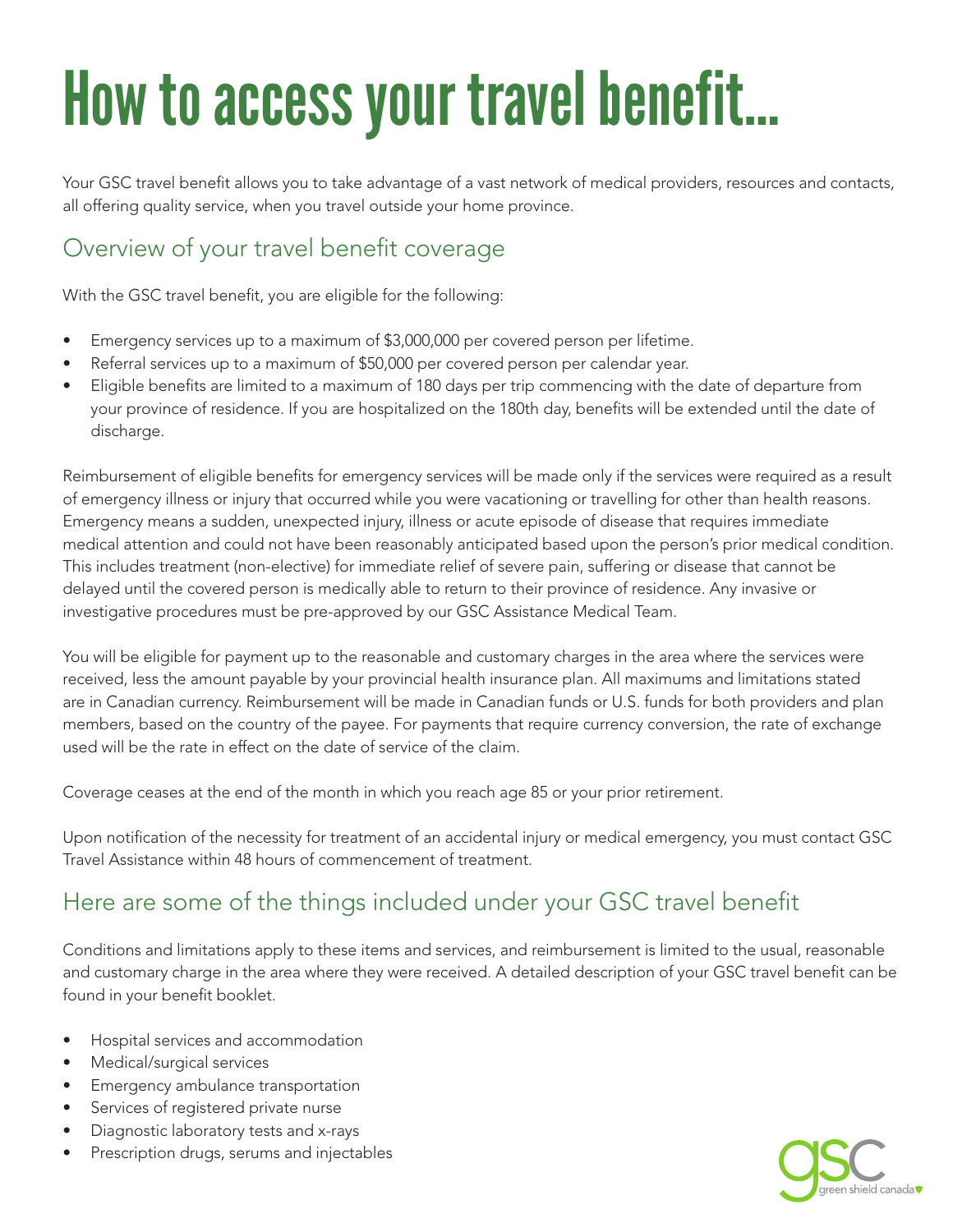- Medical appliances including casts, crutches, canes, slings, splints and/or the temporary rental of a wheelchair
- Treatment by a dentist when required due to an accidental blow to the mouth
- Transportation home for immediate medical attention
- Cost of returning your personal use motor vehicle to your home
- Meals and accommodation
- Transportation to the bedside for a family member
- Return airfare if your or your dependent's personal use motor vehicle is stolen or rendered inoperable due to an accident

# Plus additional services with GSC travel assistance

The following services are available 24 hours a day, seven days a week through GSC's international travel assistance provider.

- Multilingual assistance
- Access to pre-trip assistance prior to departure
- Assistance in locating the nearest, most appropriate medical care
- Medical consultation and advisory services, including second opinion and review of appropriateness and quality of medical care
- Assistance in establishing contact with family or personal physician
- Monitoring of progress during treatment and recovery
- Verification of coverage facilitating entry and admissions into hospitals and other medical care providers
- Coordination of embassy and consular services
- Legal referral
- Assistance in replacing lost or stolen travel documents including passports
- Emergency payment assistance for major health expenses of more than \$200

## Answers to some frequently asked questions…

Below we've compiled answers to some of your most frequently asked questions:

#### Q: What pre-trip assistance can you provide?

A: If you have questions regarding certain benefits before you travel, GSC Travel Assistance can assist. One of the most important items provided would be international dialing codes for the location you are traveling to. With the proper international dialing code, you will be able to contact GSC Travel Assistance with ease, should an incident occur. GSC Travel Assistance can break down the process of opening a claim and what to expect. It can also advise you of any Canadian Travel Advisories that are issued for the Country you are visiting. Also, GSC Travel Assistance may provide some useful tips to remember, such as bringing your GSC ID card.

#### Q: I have a medical emergency while outside of my province of residence. What do I do? What number do I call?

A: Evaluate your emergency. If the emergency is such that you require immediate medical assistance, call for an ambulance (911 if available where you are located). Once you arrive at the hospital, have a family member contact GSC Travel Assistance to open a case. The contact number is 1.800.936.6226 toll free. If the toll-free number does not work, you can use the collect number: operator+519.742.3556. GSC Travel Assistance is available 24/7 including holidays. You can also call this number for pre-trip assistance prior to leaving your province of residence.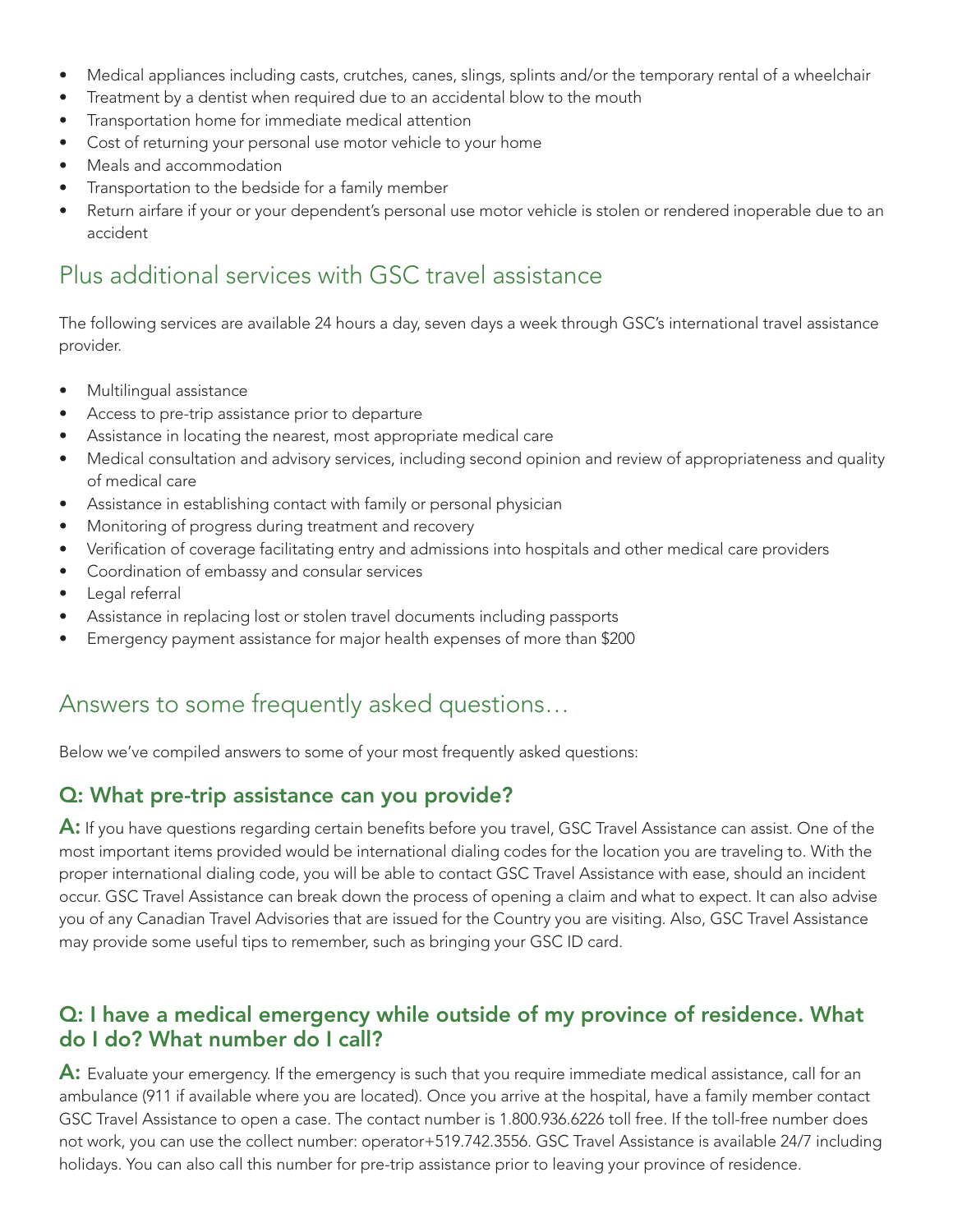When contacting GSC Travel Assistance, quote the GSC ID number (on the front of your card) and the group number (on the back of your card). If your emergency is one that does not require immediate urgent medical assistance, contact GSC Travel Assistance to open a case prior to seeking medical treatment.

## Q: Why do I need to contact GSC Travel Assistance?

A: Prior to seeking treatment, GSC Travel Assistance can assist you in finding a clinic/hospital closest to your area that can provide the best medical treatment appropriate to your condition. They can contact the hospital or clinic in advance to let them know that you are coming in, and where possible, make billing arrangements for direct payment of the medical bills. If you are admitted to the hospital, GSC Travel Assistance will make billing arrangements for your medical bills, manage your care to ensure that all procedures performed will be covered under your plan, and, if necessary, make arrangements to have you returned home to Canada for continued medical treatment. During your admission to the hospital, contact is maintained with the treating physicians, case workers and nurses to evaluate your condition.

## Q: How long does it take to open a case when I call Travel Assistance?

A: Typically, it will take 10-15 minutes to open a case. During this case opening process, GSC Travel Assistance will require you to answer some brief medical questions, provide your home and traveling contact numbers, GSC ID number, travel group number, and date of birth. Privacy statements will be read to you as well to ensure you understand the privacy procedures relevant to your medical situation. Completed claim forms are required in order to process your claims for the medical emergency. These forms will be sent to you once your eligibility has been confirmed.

#### Q: Am I assigned a case worker (during my emergency) to be my main contact? Who can we receive regular updates from?

A: You are not assigned a case manager as GSC Travel Assistance provides assistance service 24/7. As complications may occur any time of the day, all of the medical staff and case managers need access to your file to assist at any time. You can call 1.866.222.0427 for updates regarding your emergency. It is important to note: upon case opening, if you wish for a family member to have access to medical updates regarding your case, you must authorize us to speak to them. Due to privacy laws, we can not disclose personal information regarding your case even to family members without prior consent.

## Q: What can I do to help the claim payment process?

A: The claim payment process can be lengthy if we are waiting for specific information. When you seek treatment at a clinic/hospital, be sure to tell the facility that you have emergency travel coverage. Although GSC Travel Assistance notifies the medical facility that we require itemized billing statements, some facilities may choose to bill in an alternate fashion. If we do not receive an itemized bill, we will have to ask the billing department to provide this due to provincial health care requirements, which could lead to a wait time of up to four weeks to receive this from the facility.

Since GSC Travel Assistance sends these bills to the government health insurance plan (GHIP) on your behalf, the original itemized statements are required. If admitted to the hospital, we will also require your discharge summaries. In all cases, please make every effort to obtain copies of all documentation. This may help expedite or support the information being received by GSC Travel Assistance. Complete your claim forms right away and forward them to GSC Travel Assistance.

It is important to note that insurance coverage is intended to supplement GHIP coverage. Claim reimbursement is dependent on the service being a GHIP-approved benefit. As such, all bills and supporting documentation must